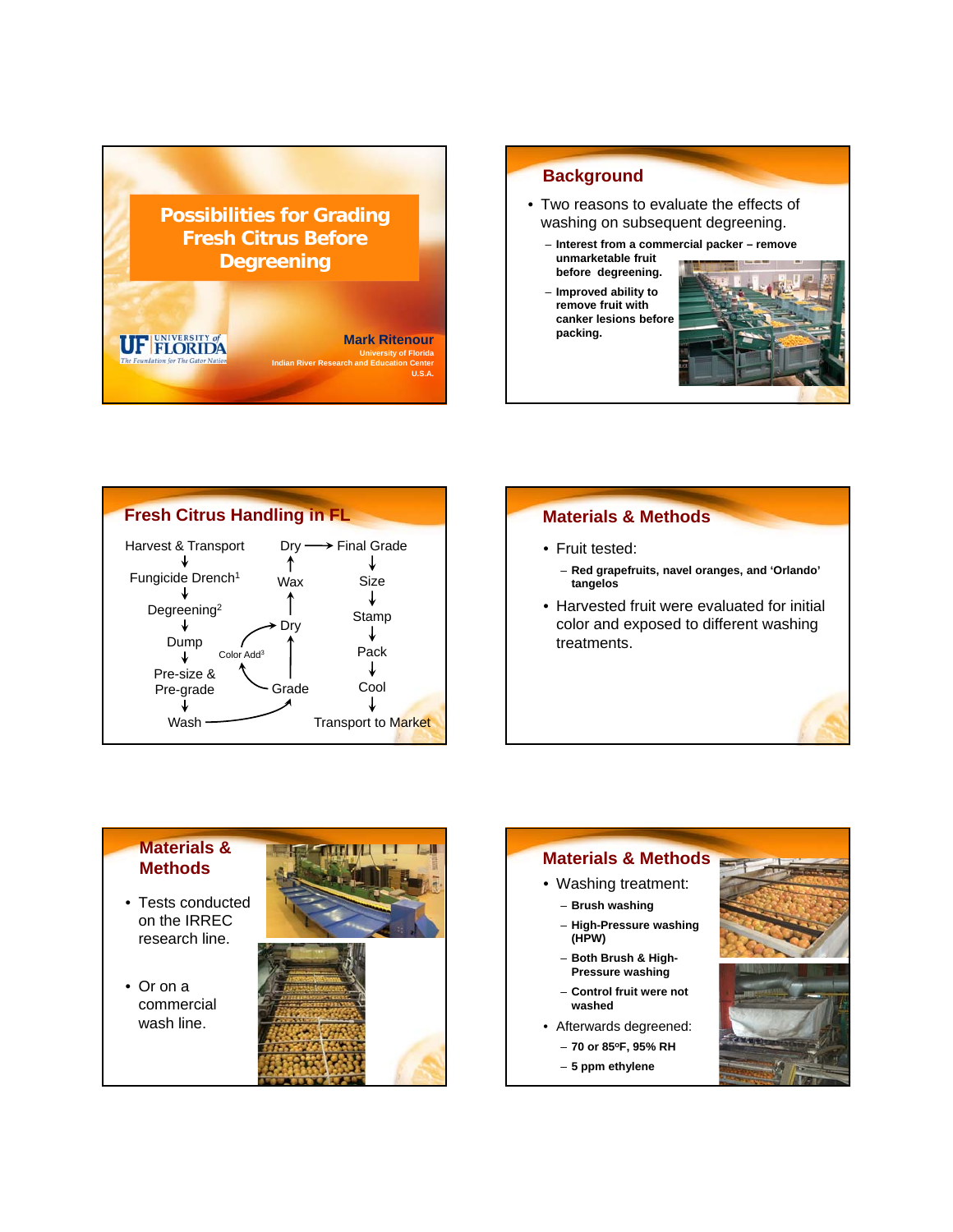|     | <b>Results</b>                                |            |          |         | <b>Facilities</b> supported |                   |
|-----|-----------------------------------------------|------------|----------|---------|-----------------------------|-------------------|
|     | • Red grapefruit washed on the research line. |            |          |         |                             |                   |
|     |                                               | Degreening |          |         |                             |                   |
| Day | <b>Treatment</b>                              | Temp (°F)  | ab       | Hue     | Chroma                      | Wt. Loss (%)      |
| 5   | Control                                       | 70         | 0.03ab   | 88.06bc | 54.48a                      | 1.07c             |
|     | Washed                                        | 70         | $-0.14c$ | 97.70a  | 50.33b                      | 1.41c             |
|     | Control                                       | 85         | 0.12a    | 82.86c  | 55.12a                      | 4.10b             |
|     | Washed                                        | 85         | $-0.02b$ | 91.34b  | 54.44a                      | 5.46a             |
|     | P Value                                       |            | 0.0023   | 0.0023  | 0.0293                      | < .0001           |
| 11  | Control                                       | 70         | 0.14     | 82.06b  | 61.66a                      | 2.05c             |
|     | Washed                                        | 70         | 0.05     | 86.91a  | 57.66b                      | 2.67c             |
|     | Control                                       | 85         | 0.16     | 81.31b  | 57.37b                      | 7.91 <sub>b</sub> |
|     | Washed                                        | 85         | 0.08     | 85.31ab | 56.88b                      | 10.17a            |
|     | P Value                                       |            | 0.0562   | 0.0539  | 0.0087                      | < 0.0001          |
|     |                                               |            |          |         |                             |                   |



|     | <b>Results</b>                                |                   |        |                     |
|-----|-----------------------------------------------|-------------------|--------|---------------------|
|     |                                               |                   |        |                     |
|     | • Red grapefruit washed on the research line. |                   |        |                     |
| Day | <b>Treatment</b>                              | ab                | Hue    | <b>Wt. Loss (%)</b> |
| 6   | Control                                       | 0.09a             | 84.85b | 2.73                |
|     | Washed - Full                                 | $-0.09b$          | 95.18a | 2.76                |
|     | <b>Washed - Short</b>                         | $-0.05b$          | 92.94a | 2.57                |
|     | P Value                                       | 0.0012            | 0.0012 | <b>NS</b>           |
| 8   | Control                                       | 0.12a             | 83.28b | 3.35                |
|     | Washed - Full                                 | $-0.06b$          | 93.57a | 3.39                |
|     | <b>Washed - Short</b>                         | $-0.01b$          | 90.78a | 3.12                |
|     | P Value                                       | 0.0015            | 0.0012 | <b>NS</b>           |
| 13  | Control                                       | 0.19a             | 79.28b | 4.43                |
|     | Washed - Full                                 | $-0.03b$          | 91.44a | 4.47                |
|     | <b>Washed - Short</b>                         | 0.02 <sub>b</sub> | 88.74a | 4.10                |
|     | P Value                                       | 0.0017            | 0.002  | <b>NS</b>           |

# **Results**  • Red grapefruit washed on a commercial packingline. **Days Treatment ab hue Wt. Loss (%)**

| vavs | neaunent     | av                | nue    | <b>WL. LUSS (70)</b> |
|------|--------------|-------------------|--------|----------------------|
| 4    | Control      | 0.09a             | 84.77b | 1.61 <sub>b</sub>    |
|      | <b>HPW</b>   | 0.06 <sub>b</sub> | 86.30b | 1.91 <sub>b</sub>    |
|      | <b>Brush</b> | 0.03c             | 88.21a | 2.81a                |
|      | $B + HPW$    | 0.02c             | 88.91a | 2.93a                |
|      | P Value      | 0.0011            | 0.0017 | < 0.0001             |

|      | <b>Results</b>   |          |        |                                       |                   |
|------|------------------|----------|--------|---------------------------------------|-------------------|
|      | packingline.     |          |        | • Navel orange washed on a commercial |                   |
|      |                  |          |        |                                       | Wt. Loss          |
| Days | <b>Treatment</b> | ab       | hue    | Chroma                                | (%)               |
| 4    | Control          | -0.03a   | 91.88b | 68.18b                                | 2.55 <sub>b</sub> |
|      | <b>HPW</b>       | $-0.07b$ | 94.01a | 73.16a                                | 2.86b             |
|      | <b>Brush</b>     | $-0.08b$ | 94.46a | 74.12a                                | 3.50a             |
|      | <b>B+HPW</b>     | $-0.08b$ | 94.77a | 73.31a                                | 3.98a             |
|      | P Value          | 0.0044   | 0.003  | 0.0007                                | 0.0017            |

|      | <b>Results</b>                  |                   |          |                                            |          |
|------|---------------------------------|-------------------|----------|--------------------------------------------|----------|
|      | packingline.                    |                   |          | • 'Orlando' tangelo washed on a commercial |          |
|      | - HPW with half the nozzles off |                   |          |                                            |          |
|      |                                 |                   |          |                                            | Wt. Loss |
| Days | Treatment                       | ab                | hue      | Chroma                                     | (%)      |
| 4    | Control                         | 0.21a             | 77.94c   | 68.10d                                     | 3.16b    |
|      | <b>HPW</b>                      | 0.14 <sub>b</sub> | 82.29b   | 70.92c                                     | 3.88a    |
|      | Brush                           | 0.07c             | 86.09a   | 71.71 <sub>b</sub>                         | 4.39a    |
|      | <b>B+HPW</b>                    | 0.06c             | 86.59a   | 72.46a                                     | 4.43a    |
|      | P Value                         | < 0001            | < 0.0001 | < 0.001                                    | 0.0051   |